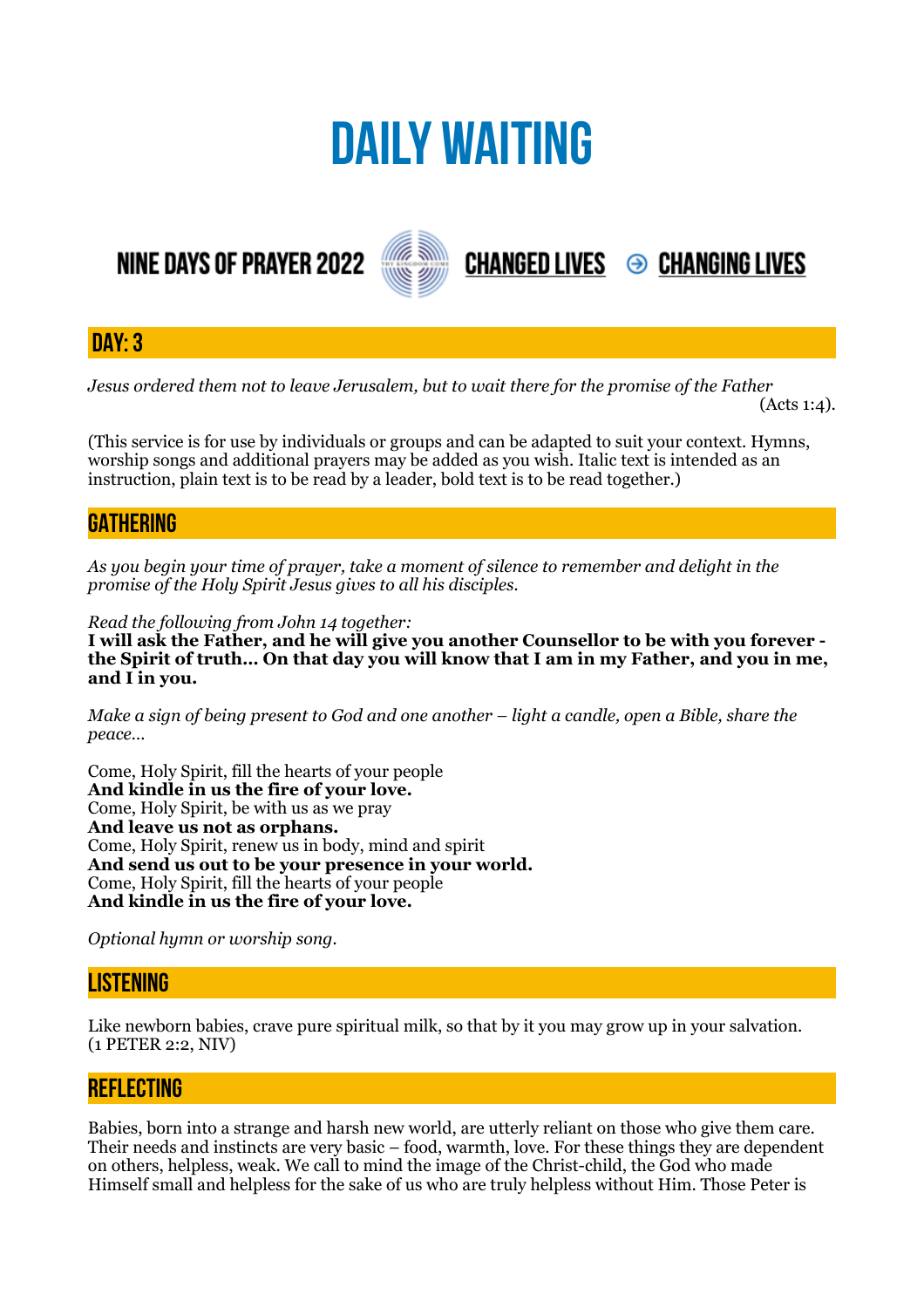writing to also live in this strange and harsh world, a world where we go wrong, where the only comfort is from God.

But babies grow. Hopefully they become wise, kind, productive members of society – but only with the nourishment of those who care for them. 'Milk' in the Bible often represents blessing and abundance: a mother gives her milk freely, out of love, whenever the child needs it, without condition, without the child needing to 'earn' or 'deserve' it. It's a source of life, a sign of care, but it's also easy to digest. If you give a child meat as soon as they are born, they won't have the teeth to chew it.

Just so, when we come to Christ, we are born again. We begin a new life as children of God. God gives us space for growth, for maturing, for nurturing – a process which lasts our entire lives. We never outgrow the milk, for what we start with on this journey sustains us throughout our lives as Christians.

What is this milk which strengthens and feeds us to grow in this new life? I think it is the word of God through scripture, and the call of the Holy Spirit on our hearts. We are fragile, but His word strengthens us. We hunger and thirst, and only He can satisfy us. We are surrounded by hatred and division, but His abundant blessing shows us the possibility of love and joy.

Out of the experience of all that has been given to strengthen us, we can call others, and let them be nourished in turn. We can spread the love of God so that those around us might also be strengthened and succoured by His word. What those five friends who we hold before God most deeply need is given by God.

Christ calls us to be child-like, to lean not on ourselves, but on the promise of God, the person of Jesus, and the presence of the Spirit. Let us be like children in our simple need for, and dependence on, God alone to strengthen and nourish us, as we grow towards His salvation.

### **Psalm 131** (NRSV)

- 1 O LORD, my heart is not lifted up, my eyes are not raised too high; I do not occupy myself with things too great and too marvellous for me.
- 2 But I have calmed and quieted my soul, like a weaned child with its mother; my soul is like the weaned child that is with me.
- 3 Israel, hope in the LORD from this time on and forevermore.

 **Glory to the Father and to the Son, And to the Holy Spirit; As it was in the beginning, is now And shall be for ever. Amen.**

#### **PRAYING**

As Jesus welcomed the children and took them in his arms and promised them the kingdom, We bring ourselves to you, Mother God. Whether in our youth, our middle years or in old age, May we approach you with the excitement and trust of children, Asking for your blessing on us this day And in all the days of our life ahead. **Amen.**

We meet your word in the voices of children. *(Pause)* Come Holy Spirit: **Thy Kingdom Come.**